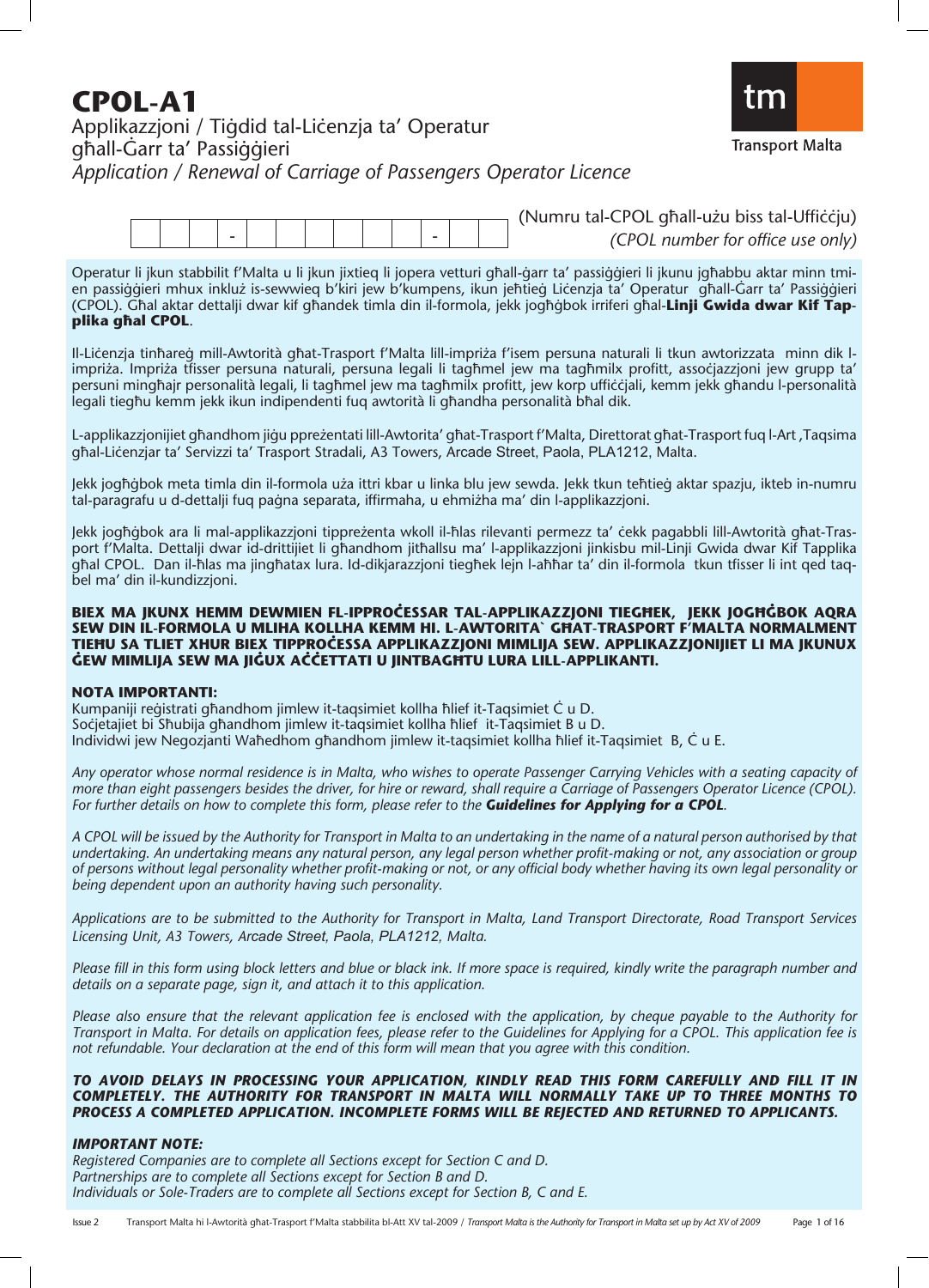# **TAQSIMA A: Taghrif generali** *SECTION A: General Information*

### A1 **Jekk int qed terġa' tapplika mill-ġdid jew qed iġġedded il-Lićenzja,** jekk jogħġbok niżżel in-numru tal-Li**ćenzja.**

| If you are re-applying or renewing a CPOL, |  | - |  |  |  |  |  |
|--------------------------------------------|--|---|--|--|--|--|--|
| please indicate Licence number.            |  |   |  |  |  |  |  |

#### A2 Int kont applikajt diġà għal-Liċenzja, u din ġiet miċħuda?

*Have you previously applied for a CPOL, and this was rejected?* 

| $\overline{\phantom{a}}$<br>$ $ Iva/Yes | the contract of the contract of the contract of<br>$\vert$ Le/No |
|-----------------------------------------|------------------------------------------------------------------|
|                                         |                                                                  |

### A3 **Jekk int diġà għandek Liċenzja jew aktar għal Garaxx għas-Servizz Pubbliku, jekk** joghġbok niżżel in-numri tal-li**ćenzji kollha.**

*If you currently hold one or more Public Service Garage licences, please indicate all the licence numbers.*

| ٠        |  |  |  |  |  |  |
|----------|--|--|--|--|--|--|
|          |  |  |  |  |  |  |
| <b>I</b> |  |  |  |  |  |  |
|          |  |  |  |  |  |  |
| J        |  |  |  |  |  |  |
|          |  |  |  |  |  |  |
|          |  |  |  |  |  |  |
|          |  |  |  |  |  |  |

#### A4 **Jekk joghgbok aghżel it-tip ta' Applikant:**

*Please select the type of Applicant:*



Kumpanija *Company* | | Sħubija *Partnership* 

Individwu/Negozjant Wa˙du *Individual/Sole Trader*

Oħrajn (jekk jogħġbok indika) Other: (please specify)

#### A5 **Jekk joghġbok indika liema tip ta' Lićenzja tehtieġ:**

*Please indicate the type of CPOL required:*

Nazzjonali *National* Komunità (Internazzjonali) *Community (International)*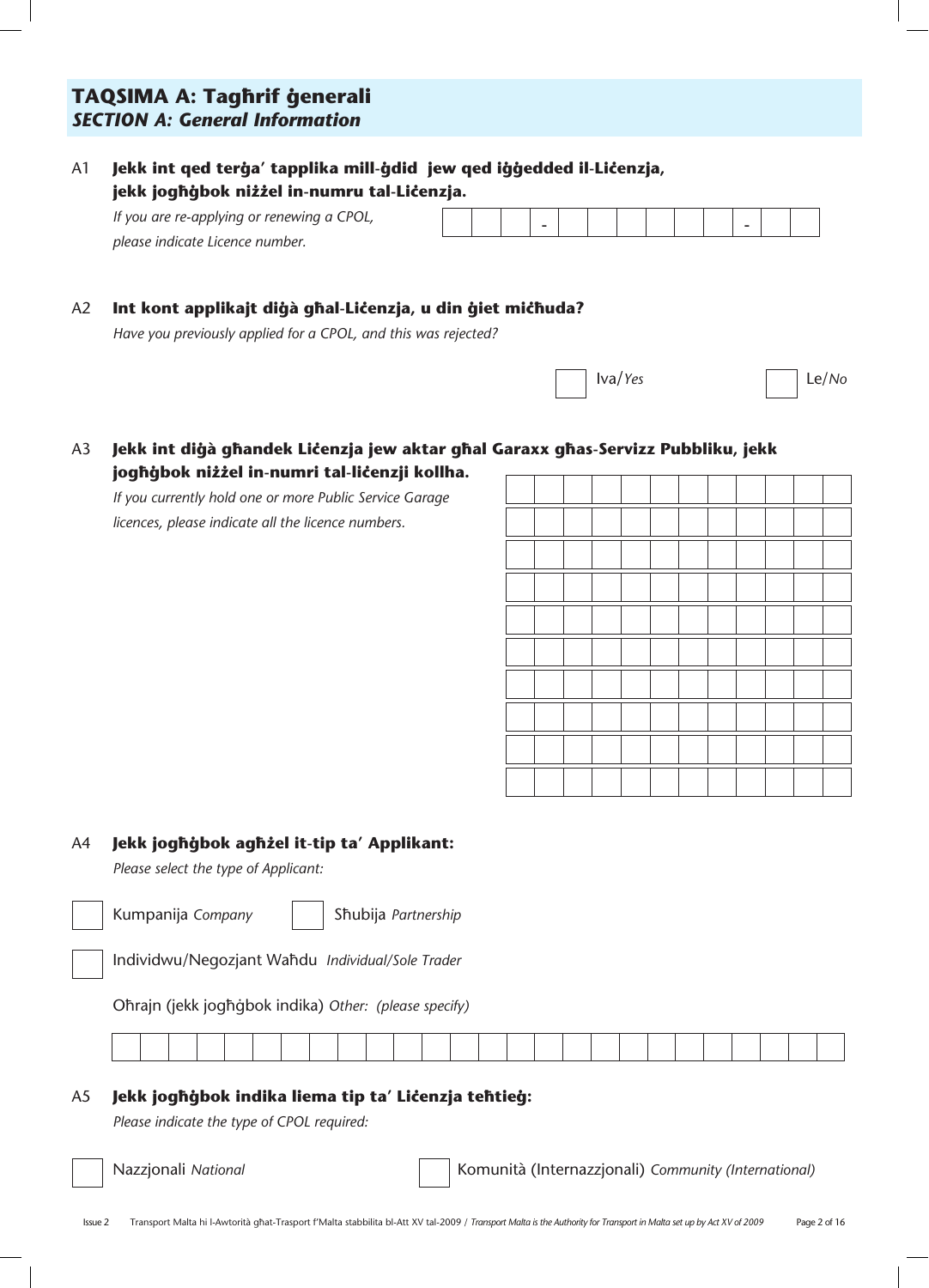# TAQSIMA B: Dettalji ta' Applikant li jkun Kumpanija Reģistrata skont l-Att **dwar il-Kumpaniji.**

*SECTION B: Details of Applicant in the case of a Registered Company in accordance with Companies Act.* 

Din it-taqsima għandha timtela jekk l-Applikant hu Kumpanija Reģistrata *This section is to be completed if the Applicant is a Registered Company* 

#### B1 **Isem il-Kumpanija Reģistrata** Registered Company Name

| the contract of the contract of the contract of | the contract of the contract of the contract of the contract of the contract of the contract of the contract of | the contract of the contract of the contract of the contract of the contract of |                                                                                 | and the contract of the contract of the contract of the contract of the contract of the contract of the contract of | the contract of the contract of the contract of the contract of the contract of | the contract of the contract of the contract of the contract of the contract of the contract of the contract of | and the contract of the contract of the contract of the contract of the contract of the contract of the contract of | the contract of the contract of the contract of the contract of the contract of |  |  | the contract of the contract of the contract of the contract of the contract of | the contract of the contract of the contract of |  |  |  |
|-------------------------------------------------|-----------------------------------------------------------------------------------------------------------------|---------------------------------------------------------------------------------|---------------------------------------------------------------------------------|---------------------------------------------------------------------------------------------------------------------|---------------------------------------------------------------------------------|-----------------------------------------------------------------------------------------------------------------|---------------------------------------------------------------------------------------------------------------------|---------------------------------------------------------------------------------|--|--|---------------------------------------------------------------------------------|-------------------------------------------------|--|--|--|
|                                                 |                                                                                                                 |                                                                                 | the contract of the contract of the contract of the contract of the contract of |                                                                                                                     |                                                                                 |                                                                                                                 |                                                                                                                     |                                                                                 |  |  | the contract of the contract of the contract of the contract of the contract of |                                                 |  |  |  |

#### B2 **In-numru tar-Reģistrazzjoni tal-Kumpanija** Company Registration Number

#### B3 **L-Indirizz tal-Uffiççju Re©istrat** *Registered Office Address*

| Isem u numru Name and Number                        |  |  |  |  |  |  |  |  |  |
|-----------------------------------------------------|--|--|--|--|--|--|--|--|--|
|                                                     |  |  |  |  |  |  |  |  |  |
|                                                     |  |  |  |  |  |  |  |  |  |
|                                                     |  |  |  |  |  |  |  |  |  |
| Triq Street                                         |  |  |  |  |  |  |  |  |  |
|                                                     |  |  |  |  |  |  |  |  |  |
|                                                     |  |  |  |  |  |  |  |  |  |
|                                                     |  |  |  |  |  |  |  |  |  |
|                                                     |  |  |  |  |  |  |  |  |  |
| Lokalità Locality                                   |  |  |  |  |  |  |  |  |  |
|                                                     |  |  |  |  |  |  |  |  |  |
|                                                     |  |  |  |  |  |  |  |  |  |
| Kodići Postali Postcode                             |  |  |  |  |  |  |  |  |  |
|                                                     |  |  |  |  |  |  |  |  |  |
|                                                     |  |  |  |  |  |  |  |  |  |
| Pajjiż fejn hi inkorporata Country of Incorporation |  |  |  |  |  |  |  |  |  |
|                                                     |  |  |  |  |  |  |  |  |  |

### B4 **Indirizz fejn jista' jsir kuntatt (jekk joghgbok ikteb L-ISTESS** jekk l-istess bħal dak ta' l-Uffiċċju Reġistrat)

*Contact Address (please write SAME if same as Registered Office)* 

| Isem u numru Name and Number |  |  |  |  |  |  |  |  |  |
|------------------------------|--|--|--|--|--|--|--|--|--|
|                              |  |  |  |  |  |  |  |  |  |
| Triq Street                  |  |  |  |  |  |  |  |  |  |
|                              |  |  |  |  |  |  |  |  |  |
|                              |  |  |  |  |  |  |  |  |  |
| Lokalità Locality            |  |  |  |  |  |  |  |  |  |
|                              |  |  |  |  |  |  |  |  |  |
| Kodići Postali Postcode      |  |  |  |  |  |  |  |  |  |
|                              |  |  |  |  |  |  |  |  |  |
| Pajjiż Country               |  |  |  |  |  |  |  |  |  |
|                              |  |  |  |  |  |  |  |  |  |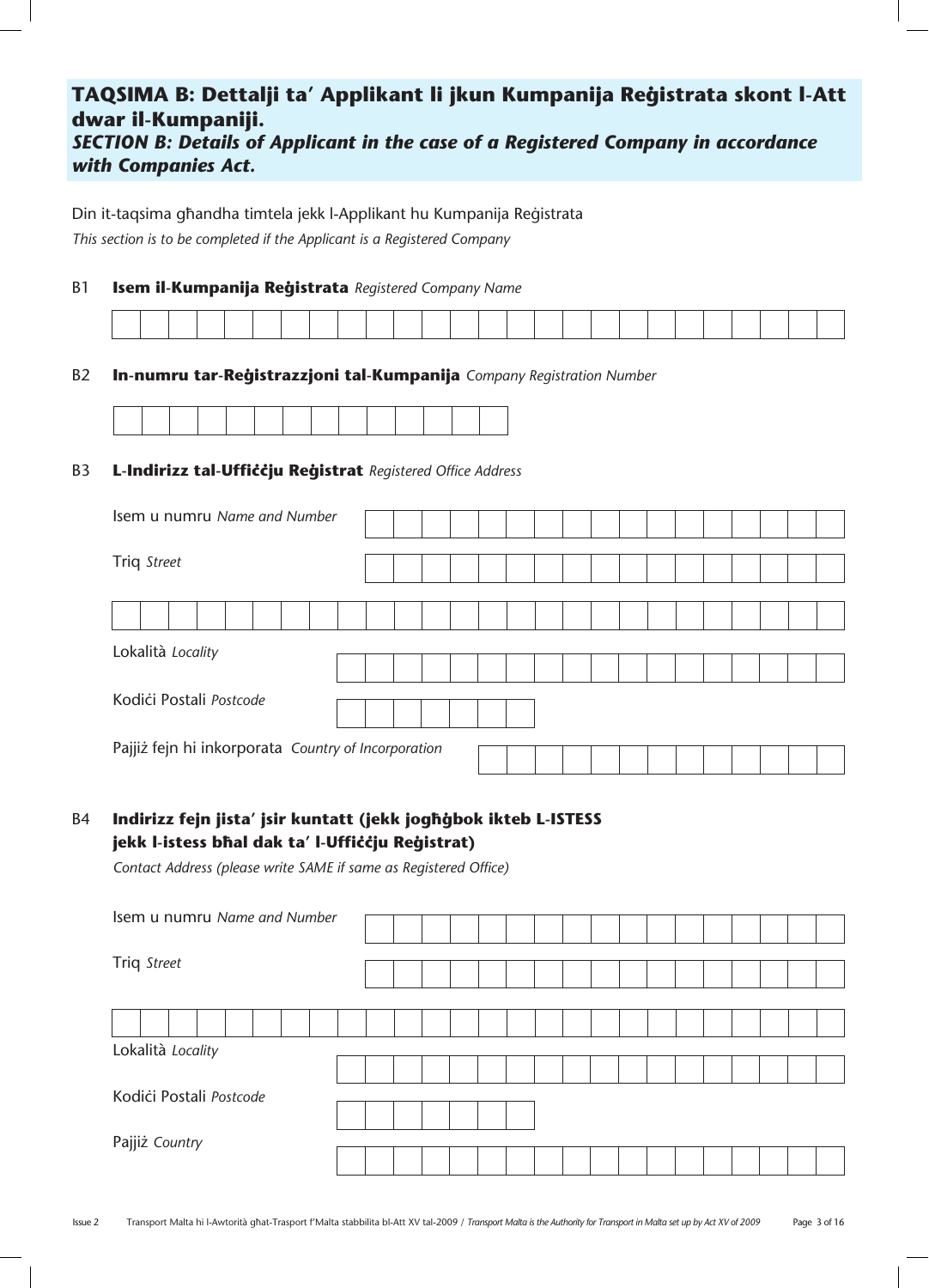#### B5 **Kif jista' jsir kuntatt** *Contact Information*

|           | Indirizz ta' l-email Email address                                                                             |  |  |  |              |  |  |  |  |                  |  |
|-----------|----------------------------------------------------------------------------------------------------------------|--|--|--|--------------|--|--|--|--|------------------|--|
|           | Numru tat-Telefon Telephone number                                                                             |  |  |  |              |  |  |  |  |                  |  |
|           | Numru tal-Fax Fax number                                                                                       |  |  |  |              |  |  |  |  |                  |  |
| <b>B6</b> | Dettalji tar-Rappreżentant Awtorizzat tal-Kumpanija (1)<br>Details of Authorised Representative of Company (1) |  |  |  |              |  |  |  |  |                  |  |
|           | Isem Name                                                                                                      |  |  |  |              |  |  |  |  |                  |  |
|           | Kunjom Surname                                                                                                 |  |  |  |              |  |  |  |  |                  |  |
|           | Generu Gender<br>Titlu Title                                                                                   |  |  |  | Maskili Male |  |  |  |  | Femminili Female |  |
|           | Numru tal-Karta tal-Identità Identity Card Number                                                              |  |  |  |              |  |  |  |  |                  |  |
|           | Kariga Position                                                                                                |  |  |  |              |  |  |  |  |                  |  |
|           | Dettalji tar-Rappreżentant Awtorizzat tal-Kumpanija (2)<br>Details of Authorised Representative of Company (2) |  |  |  |              |  |  |  |  |                  |  |
|           | Isem Name                                                                                                      |  |  |  |              |  |  |  |  |                  |  |
|           | Kunjom Surname                                                                                                 |  |  |  |              |  |  |  |  |                  |  |
|           | Generu Gender<br>Titlu Title                                                                                   |  |  |  | Maskili Male |  |  |  |  | Femminili Female |  |
|           | Numru tal-Karta tal-Identità Identity Card Number                                                              |  |  |  |              |  |  |  |  |                  |  |
|           | Kariga Position                                                                                                |  |  |  |              |  |  |  |  |                  |  |

# NOTA: Ma' din l-applikazzjoni għandha tkun preżentata Formola tad-Dikjarazzjoni Personali (CPOL-A2) għal kull Rappreżentant Awtorizzat tal-Kumpanija, flimkien ma' Riżoluzzjoni tal-Bord li tkun tawtorizza lil dawn ir-rappreżentanti biex jirrappreżentaw il-Kumpanija.

*NOTE: A Personal Declaration Form (CPOL-A2) is to be submitted with this application for each Authorised Representative of the Company, together with a Board Resolution authorising such representatives to represent the Company.*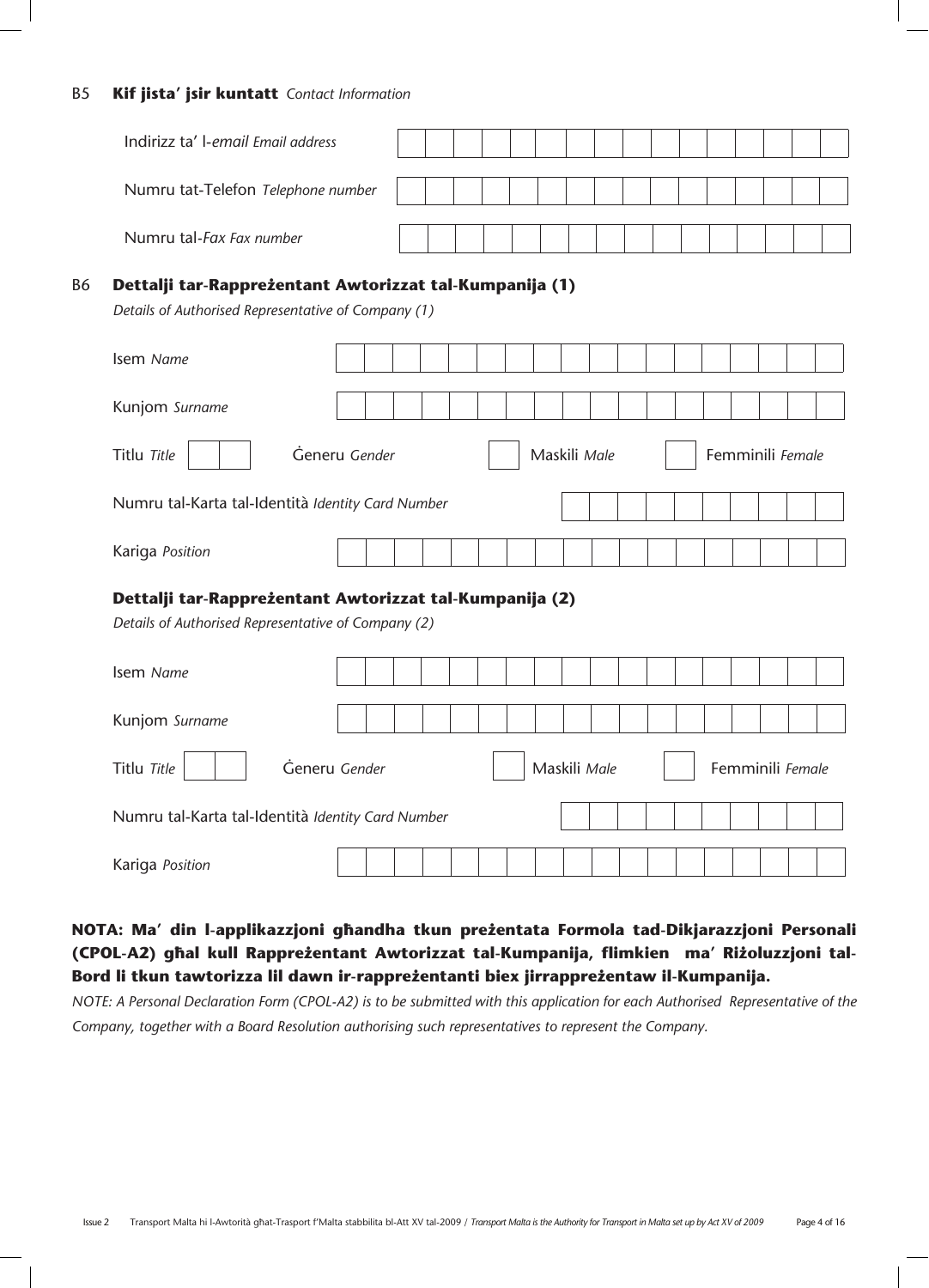# TAQSIMA Ċ: Dettalji ta' Applikant li jkun Soċjetà bi Sħubija *SECTION C: Details of Applicant in the case of a Partnership*

Din it-taqsima għandha timtela jekk l-Applikant hu Soċjetà bi Sħubija

*This section is to be completed if the Applicant is a Partnership*

C1 **L-isem li tahtu tkun qed topera s-Soċjetà bi Shubija (jekk japplika)** 

*Partnership Trading Name (if applicable)*

| the contract of the contract of the contract of the contract of the contract of the contract of the contract of<br>the contract of the contract of the contract of the contract of the contract of | the contract of the contract of the contract of the contract of the contract of the contract of the contract of |  |
|----------------------------------------------------------------------------------------------------------------------------------------------------------------------------------------------------|-----------------------------------------------------------------------------------------------------------------|--|

C2 **In-numru tar-reģistrazzjoni tas-Soćjetà bi Sħubija** Partnership Registration Number

| the contract of the contract of the contract of the contract of the contract of |  |  |  |  |  |  |  |  |  |  | the contract of the contract of the contract of the contract of the contract of the contract of the contract of |  |  |
|---------------------------------------------------------------------------------|--|--|--|--|--|--|--|--|--|--|-----------------------------------------------------------------------------------------------------------------|--|--|

#### C3 L-indirizz ufficjali tas-Socjetà bi Shubija Partnership Official Address

| Isem u numru Name and Number |  |  |  |  |  |  |  |  |  |
|------------------------------|--|--|--|--|--|--|--|--|--|
|                              |  |  |  |  |  |  |  |  |  |
| Triq Street                  |  |  |  |  |  |  |  |  |  |
|                              |  |  |  |  |  |  |  |  |  |
|                              |  |  |  |  |  |  |  |  |  |
|                              |  |  |  |  |  |  |  |  |  |
|                              |  |  |  |  |  |  |  |  |  |
|                              |  |  |  |  |  |  |  |  |  |
| Lokalità Locality            |  |  |  |  |  |  |  |  |  |
|                              |  |  |  |  |  |  |  |  |  |
| Kodići Postali Postcode      |  |  |  |  |  |  |  |  |  |
|                              |  |  |  |  |  |  |  |  |  |
|                              |  |  |  |  |  |  |  |  |  |
| Pajjiż Country               |  |  |  |  |  |  |  |  |  |
|                              |  |  |  |  |  |  |  |  |  |
|                              |  |  |  |  |  |  |  |  |  |

C4 **Indirizz fejn jista' jsir kuntatt (jekk jogħġbok ikteb L-ISTESS jekk l-istess bħal dak ta' I-Ufficcju Reġistrat)** Contact Address (please write SAME if same as Official Address)

| Isem u numru Name and Number        |  |
|-------------------------------------|--|
|                                     |  |
| Triq Street                         |  |
|                                     |  |
|                                     |  |
|                                     |  |
|                                     |  |
|                                     |  |
|                                     |  |
| Kodići Postali Postcode             |  |
|                                     |  |
|                                     |  |
| Lokalità Locality<br>Pajjiż Country |  |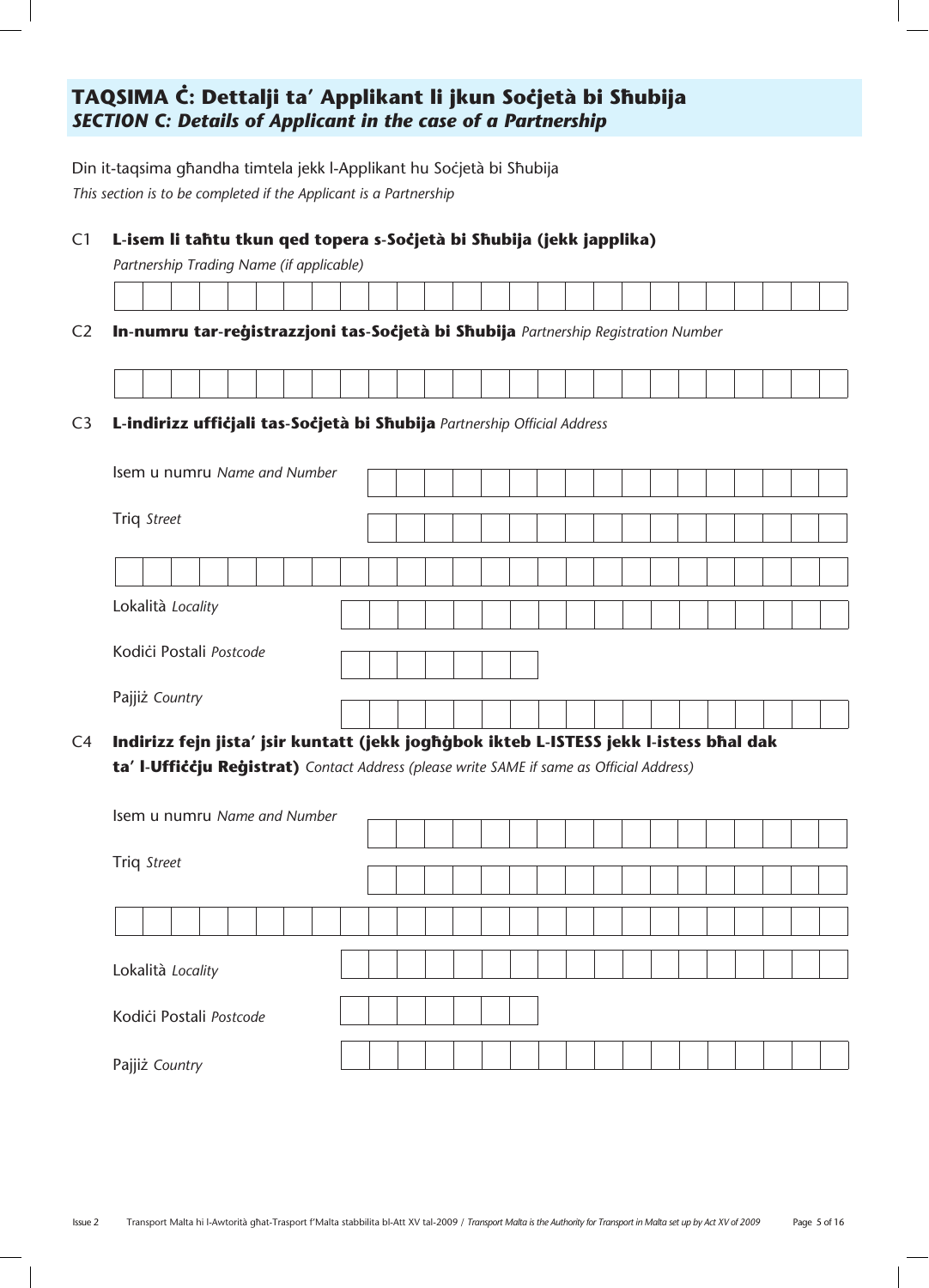#### C5 **Kif jista' jsir kuntatt** *Contact Information*

Kariga *Position*

|                                                                                                                           | Indirizz ta' l-email Email address |  |  |              |  |                  |  |  |
|---------------------------------------------------------------------------------------------------------------------------|------------------------------------|--|--|--------------|--|------------------|--|--|
|                                                                                                                           |                                    |  |  |              |  |                  |  |  |
| Numru tat-Telefon Telephone number                                                                                        |                                    |  |  |              |  |                  |  |  |
| Numru tal-Fax Fax number                                                                                                  |                                    |  |  |              |  |                  |  |  |
| Dettalji tas-Sieheb Maniģerjali jew tar-Rappreżentant Awtorizzat tas-Socjetà bi Shubija (1)                               |                                    |  |  |              |  |                  |  |  |
| Details of Managing Partner or Authorised Representative of Partnership (1)                                               |                                    |  |  |              |  |                  |  |  |
| Isem Name                                                                                                                 |                                    |  |  |              |  |                  |  |  |
| Kunjom Surname                                                                                                            |                                    |  |  |              |  |                  |  |  |
| Titlu Title                                                                                                               | Generu Gender                      |  |  | Maskili Male |  | Femminili Female |  |  |
| Numru tal-Karta tal-Identità Identity Card Number                                                                         |                                    |  |  |              |  |                  |  |  |
| Kariga Position                                                                                                           |                                    |  |  |              |  |                  |  |  |
|                                                                                                                           |                                    |  |  |              |  |                  |  |  |
| Dettalji tas-Sieheb Maniģerjali jew tar-Rappreżentant Awtorizzat tas-Socjetà bi Shubija (2)                               |                                    |  |  |              |  |                  |  |  |
|                                                                                                                           |                                    |  |  |              |  |                  |  |  |
|                                                                                                                           |                                    |  |  |              |  |                  |  |  |
|                                                                                                                           |                                    |  |  |              |  |                  |  |  |
| Details of Managing Partner or Authorised Representative of Partnership (2)<br>Isem Name<br>Kunjom Surname<br>Titlu Title | Generu Gender                      |  |  | Maskili Male |  | Femminili Female |  |  |

NOTA: Ma' din l-applikazzjoni għandha tiġi ppreżentata l-Formola tad-Dikjarazzjoni Personali (CPOL-A2) għas-Sieħeb Maniġerjali u għas-Sieħeb Rappreżentattiv Awtorizzat, flimkien ma' kopja tal-Att tas-Sħubija tal-ħatra tas-Sieħeb Maniġerjali, jew kopja tal-awtorizzazzjoni ffirmata mis-Shab kollha f'każ li m'hemmx Sieheb Manigerjali.

*NOTE: A Personal Declaration Form (CPOL-A2) is to be submitted with this application for the Managing and the Authorised Representative Partner, together with a copy of the Partnership Deed appointing such Managing Partner, or a copy of the authorisation signed by all Partners in case there is no Managing Partner.*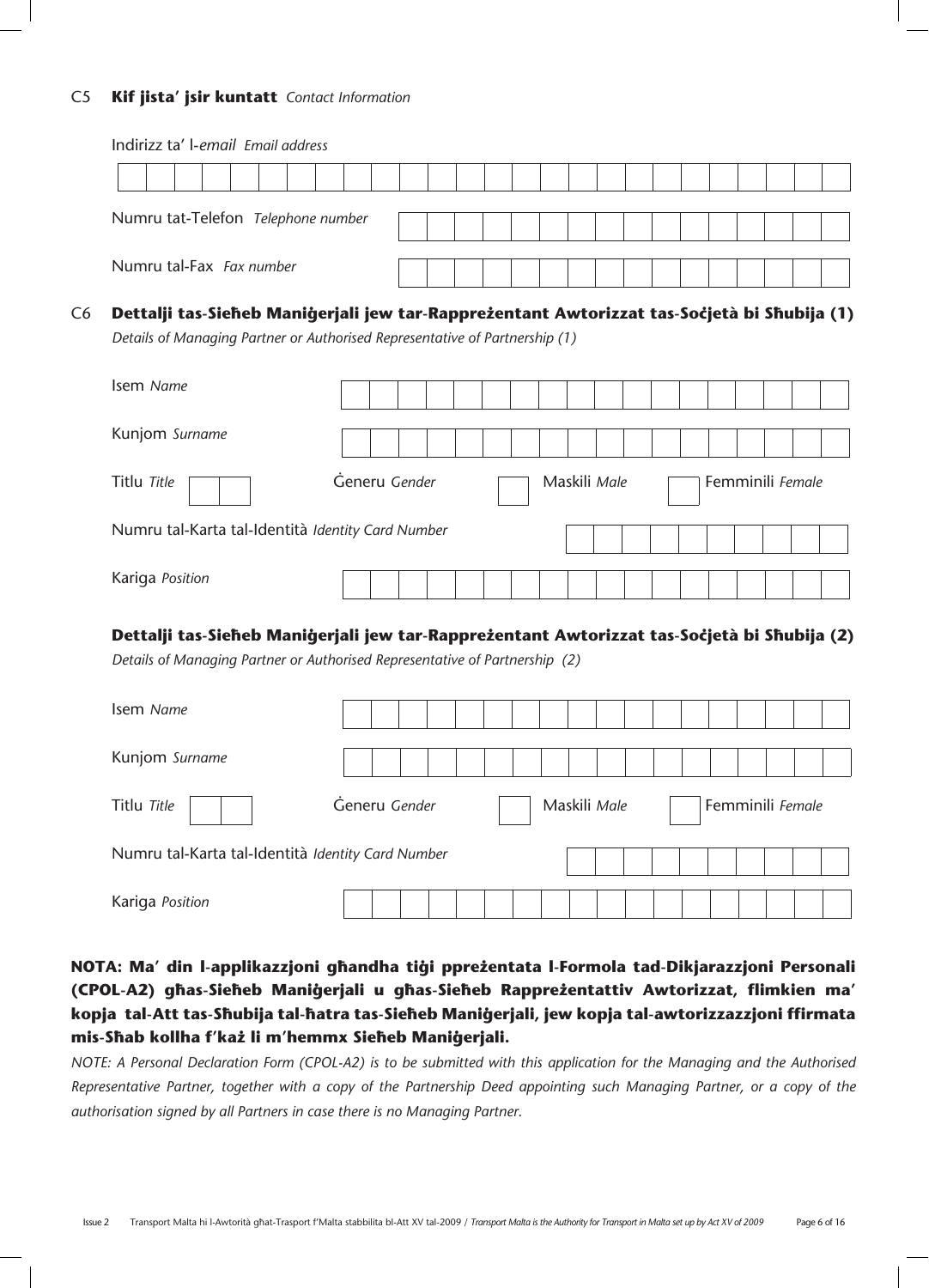# TAQSIMA D: Dettalji ta' Applikant li jkun Individwu jew Negozjant Waħdu *SECTION D: Details of Applicant in the case of an Individual or Sole Trader*

| Isem li tahtu jkun qed jopera (jekk applikabbli) Trading Name (if applicable) |               |  |  |  |              |  |  |  |                  |  |
|-------------------------------------------------------------------------------|---------------|--|--|--|--------------|--|--|--|------------------|--|
|                                                                               |               |  |  |  |              |  |  |  |                  |  |
| Dettalji Personali Personal Details<br>D <sub>2</sub>                         |               |  |  |  |              |  |  |  |                  |  |
| Isem Name                                                                     |               |  |  |  |              |  |  |  |                  |  |
| Kunjom Surname                                                                |               |  |  |  |              |  |  |  |                  |  |
| Titlu Title                                                                   | Generu Gender |  |  |  | Maskili Male |  |  |  | Femminili Female |  |
| Numru tal-Karta tal-Identità Identity Card Number                             |               |  |  |  |              |  |  |  |                  |  |
| Indirizz fejn jista' jsir kuntatt Contact Address<br>D <sub>3</sub>           |               |  |  |  |              |  |  |  |                  |  |
| Isem u numru Name and Number                                                  |               |  |  |  |              |  |  |  |                  |  |
| Triq Street                                                                   |               |  |  |  |              |  |  |  |                  |  |
|                                                                               |               |  |  |  |              |  |  |  |                  |  |
| Lokalità Locality                                                             |               |  |  |  |              |  |  |  |                  |  |
|                                                                               |               |  |  |  |              |  |  |  |                  |  |
| Kodići Postali Postcode                                                       |               |  |  |  |              |  |  |  |                  |  |

#### D4 **Kif jista' jsir kuntatt** *Contact Information*

| Indirizz ta' l-email Email address |                                                                |  |  |  |  |  |  |  |  |  |  |  |  |  |  |  |  |
|------------------------------------|----------------------------------------------------------------|--|--|--|--|--|--|--|--|--|--|--|--|--|--|--|--|
|                                    |                                                                |  |  |  |  |  |  |  |  |  |  |  |  |  |  |  |  |
|                                    |                                                                |  |  |  |  |  |  |  |  |  |  |  |  |  |  |  |  |
|                                    | Numru tat-Telefon Telephone number<br>Numru tal-Fax Fax number |  |  |  |  |  |  |  |  |  |  |  |  |  |  |  |  |

# NOTA: Ma' din l-applikazzjoni għandha tiġi ppreżentata l-Formola tad-Dikjarazzjoni Personali

**(CPOL-A2).** *NOTE: A Personal Declaration Form (CPOL-A2) is to be submitted with this application.*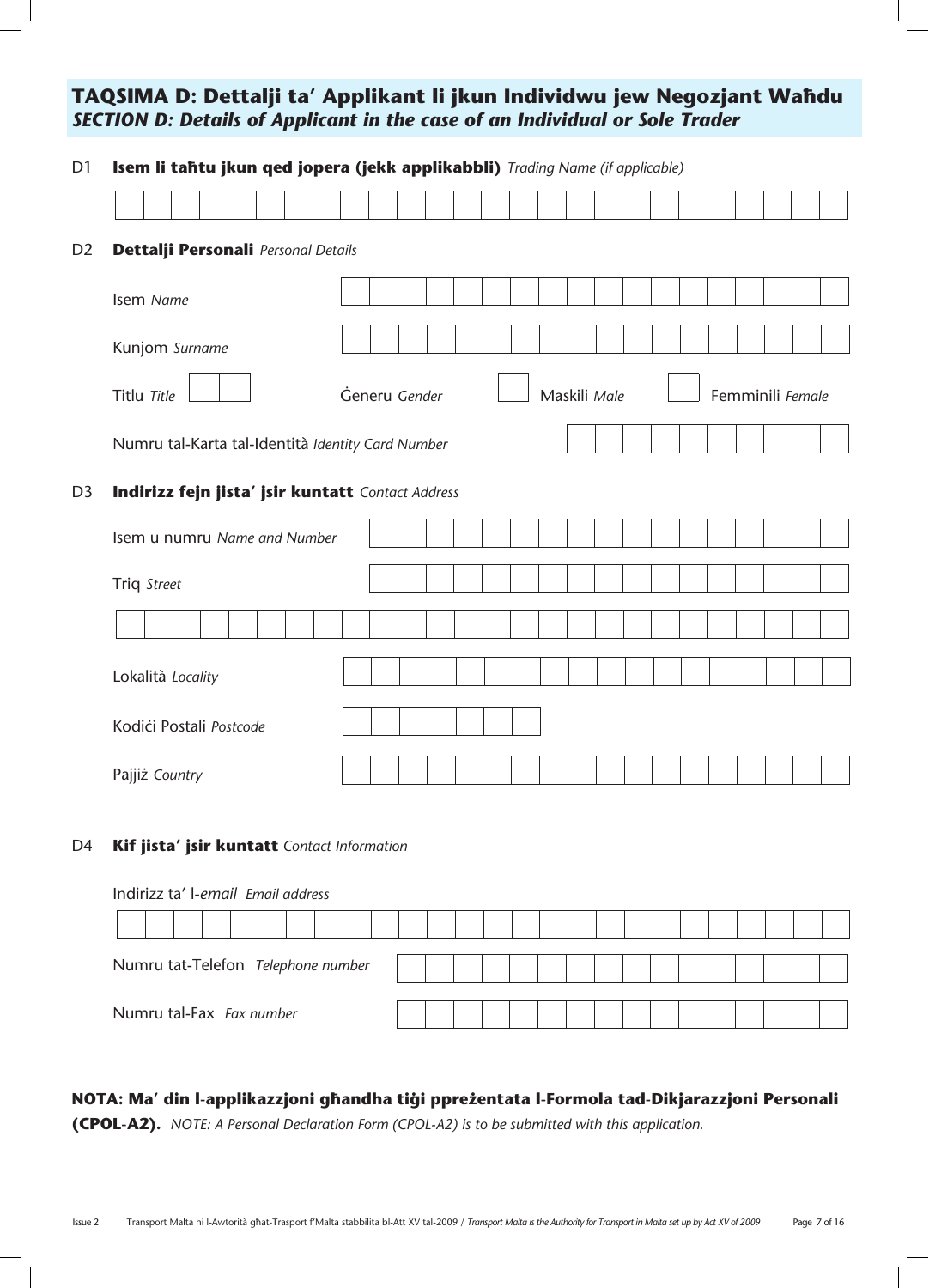# **TAQSIMA E: Diretturi u Shab** *SECTION E: Directors and Partners*

Din it-taqsima għandha timtela jekk l-Applikant ikun kumpanija reģistrata jew soċjetà bi sħubija reģistrata. *This section is to be completed if the Applicant is a registered company or a registered partnership.*

E1 **Numru ta' Diretturi jew Shab** Number of Directors or Partners Kull Direttur jew Sieħeb għandu jimla l-Formola tad-Dikjarazzjoni Personali (CPOL-A2). Applikazzjoni ma tiģix processata jekk dawn il-formoli ma jiģux ippreżentati għal kull Direttur jew Sieħeb. *Each Director or Partner must complete the Personal Declaration Form (CPOL-A2). Applications will not be processed if these forms are not submitted for each Director or Partner.*

#### E2 **Dettalji tad-Diretturi jew Shab** Details of Directors or Partners



# TAQSIMA F: Persuna individwali magħżula biex tamministra l-Operat tat-**Trasport ta' Passi©©ieri**  *SECTION F: Natural Person Designated to Manage the Passenger Transport Operation*

Din it-taqsima għandha timtela mill-applikanti kollha li għandhom jaħtru persuna responsabbli għall-amministrazzjoni tal-operat tat-trasport ta' passiqqieri.

*This section is required by all applicants who must designate the person responsible for the management of the passenger transport operation.*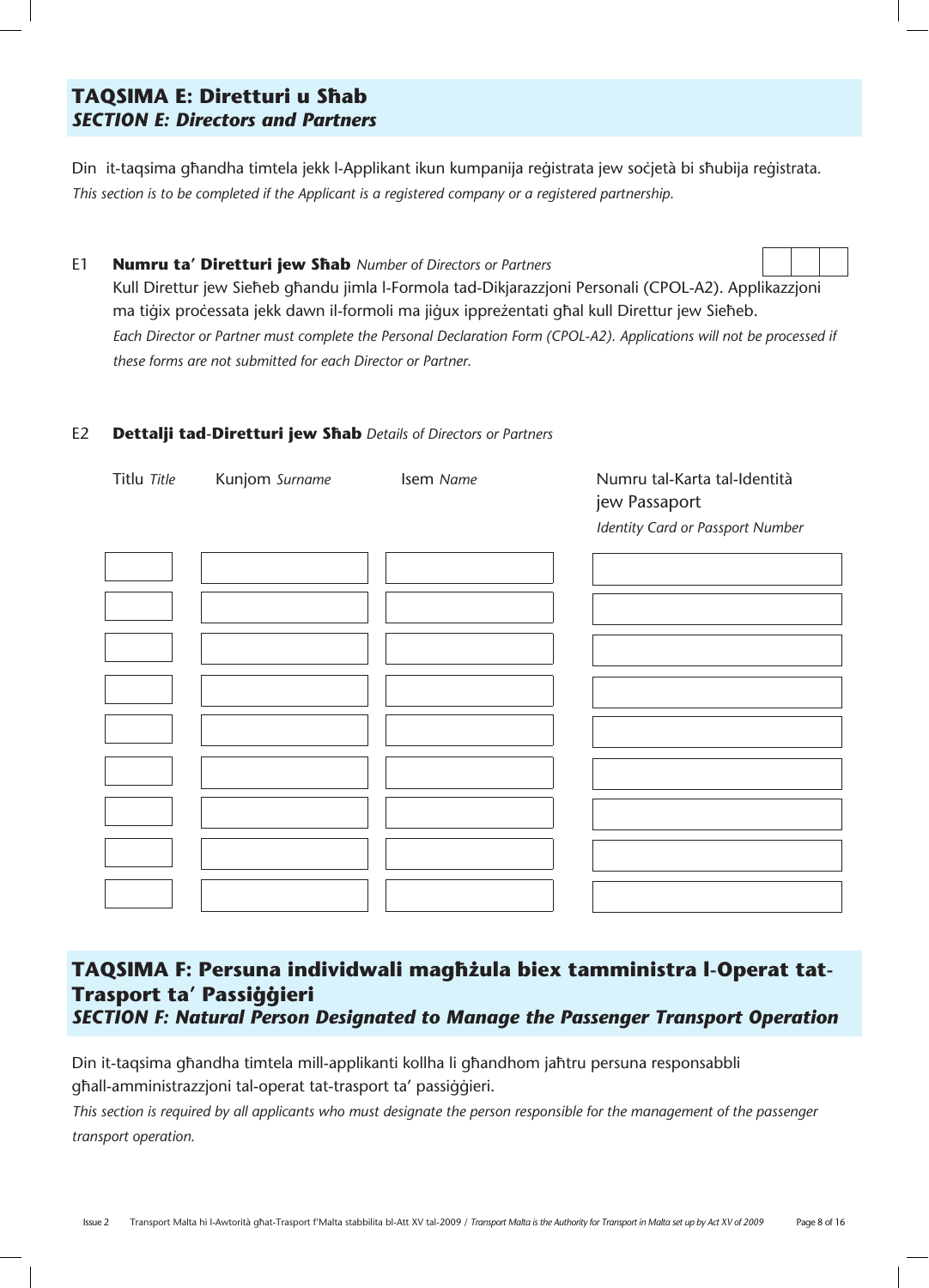# F1 **Inti individwu jew negozjant wahdu li se tamministra inti stess l-operat tat-trasport ta'** passiģģieri? Jekk IVA, m'għandekx timla l-parti ta' F2 peress li d-dettalji tiegħek suppost **di©à huma nkluΩi f'Taqsima D.**

*Are you an individual or sole trader who will be managing the passenger transport operation yourself? If YES, then do not complete item F2 since your details should already be included in Section D.*

|                |                                                   |               |  |  |  |              |  | Iva/Yes |  |                  | Le/No |
|----------------|---------------------------------------------------|---------------|--|--|--|--------------|--|---------|--|------------------|-------|
| F <sub>2</sub> | Dettalji Personali Personal Details               |               |  |  |  |              |  |         |  |                  |       |
|                | Isem Name                                         |               |  |  |  |              |  |         |  |                  |       |
|                | Kunjom Surname                                    |               |  |  |  |              |  |         |  |                  |       |
|                | Titlu Title                                       | Generu Gender |  |  |  | Maskili Male |  |         |  | Femminili Female |       |
|                | Numru tal-Karta tal-Identità Identity Card Number |               |  |  |  |              |  |         |  |                  |       |
| F3             | Indirizz fejn jista' jsir kuntatt Contact Address |               |  |  |  |              |  |         |  |                  |       |
|                | Isem u numru Name and Number                      |               |  |  |  |              |  |         |  |                  |       |
|                | Triq Street                                       |               |  |  |  |              |  |         |  |                  |       |
|                |                                                   |               |  |  |  |              |  |         |  |                  |       |
|                | Lokalità Locality                                 |               |  |  |  |              |  |         |  |                  |       |
|                | Kodići Postali Postcode                           |               |  |  |  |              |  |         |  |                  |       |
|                | Pajjiż Country                                    |               |  |  |  |              |  |         |  |                  |       |
|                |                                                   |               |  |  |  |              |  |         |  |                  |       |

#### F4 **Kompetenza Professjonali** *Professional Competence*

Jekk jogħġbok agħżel minn dawn li ġejjin u ehmeż prova relevanti ma' din l-applikazzjoni. *Please select from the following, and attach relevant proof with this application* 

| F4.1 | Fil-pussess ta' Certifikat ta' Kompetenza Professjonali Nazzjonali                                     |
|------|--------------------------------------------------------------------------------------------------------|
|      | In possession of a National Certificate of Professional Competence                                     |
| F4.2 | Fil-pussess ta' Certifikat ta' Kompetenza Professionali Internazzionali                                |
|      | In possession of an International Certificate of Professional Competence                               |
| F4.3 | Fil-pussess ta' mill-angas hames snin ta' esperjenza prattika fil-manigg ta' impriza tat-              |
|      | trasport stradali Nazzjonali tal-passiggieri                                                           |
|      | In possession of at least five years practical experience in the management of National road passenger |
|      | transport                                                                                              |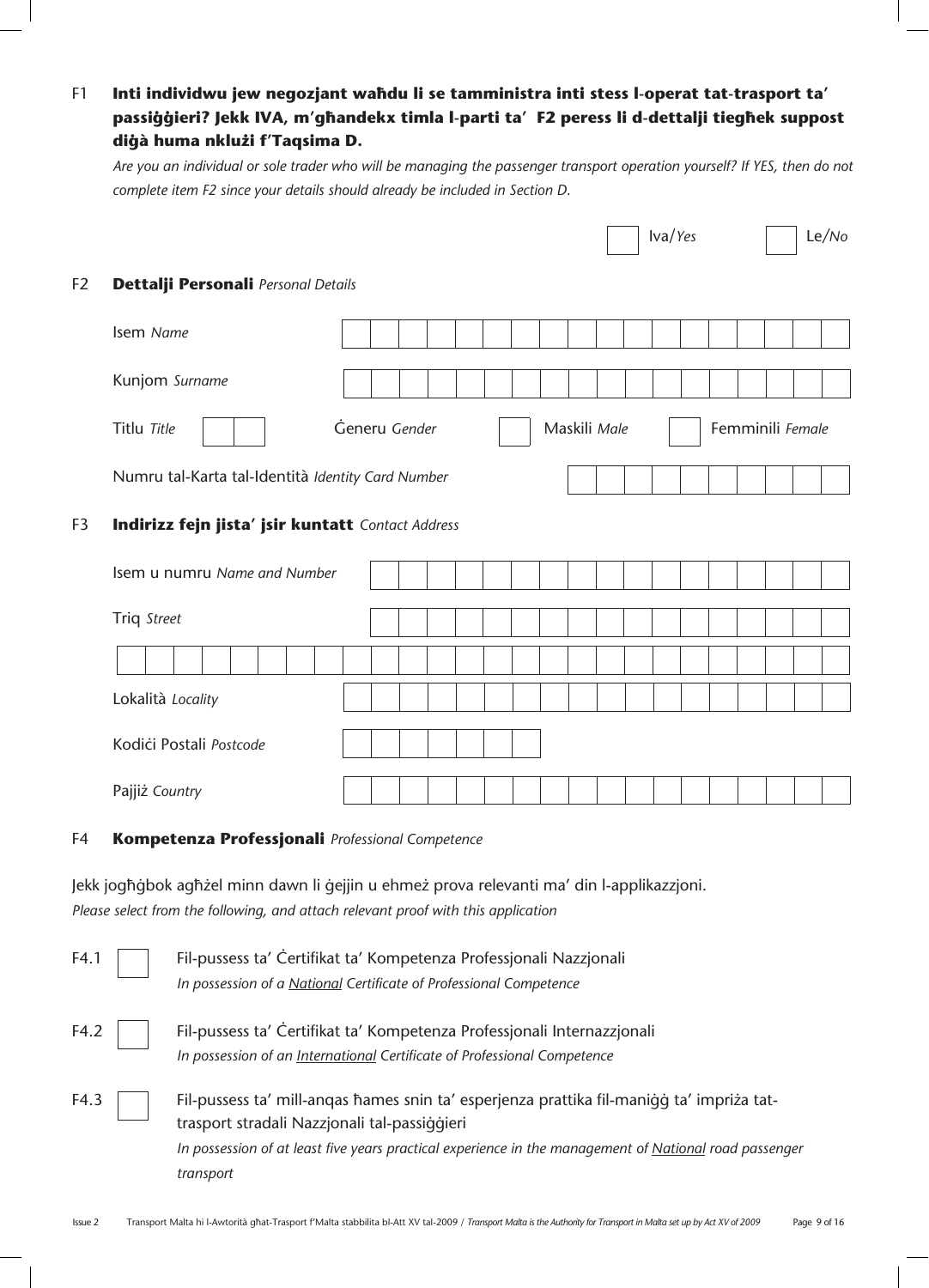| F4.4 | Fil-pussess ta' mill-angas hames snin ta' esperjenza prattika fil-manigg ta' impriza tat-trasport<br>stradali Nazzjonali u Internazzjonali tal-passiggieri<br>In possession of at least five years practical experience in the management of National and International<br>road passenger transport |
|------|-----------------------------------------------------------------------------------------------------------------------------------------------------------------------------------------------------------------------------------------------------------------------------------------------------|
| F4.5 | Fil-pussess ta' diploma li taghti prova ta' gharfien tajjeb tas-suggetti koperti fis-sillabus<br>In possession of a diploma that provides sound knowledge of the subjects covered in the syllabus                                                                                                   |
| F4.6 | Xejn minn dan, u l-persuna nominata tixtieq li jsir kuntatt maghha biex tinghata tahrig<br>biex tithejja ghall-eżami li jwassal biex wiehed jikseb ić-Ćertifikat ta' Kompetenza Professjonali.                                                                                                      |

F5 **Formola tad-Dikjarazzjoni Personali mehmuża (CPOL-A2)** Personal Declaration Form attached (CPOL-A2)

 *prepare him/her for the Certificate of Professional Competence Exam.*

 *None of the above, and the designated person would like to be contacted for the provision of training to* 

| $\overline{a}$<br>Iva/Yes | Le/No |
|---------------------------|-------|
|---------------------------|-------|

# **TAQSIMA Ì: Çentru minn Fejn Topera**  *SECTION G: Operating Centre*

Iċ-Ċentru minn Fejn Topera hu l-fond fejn jinżammu r-rekords u minn fejn jiġi ordnat is-servizz ta' trasport *The Operating Centre is the premises where records will be kept, and where bookings will be taken*

### G1 **Indirizz taç-Çentru minn Fejn Topera** *Address of Operating Centre*

| Isem u numru Name and Number                                                                                        |        |  |   |  |  |  |  |  |  |  |
|---------------------------------------------------------------------------------------------------------------------|--------|--|---|--|--|--|--|--|--|--|
| Triq Street                                                                                                         |        |  |   |  |  |  |  |  |  |  |
|                                                                                                                     |        |  |   |  |  |  |  |  |  |  |
| Lokalità Locality                                                                                                   |        |  |   |  |  |  |  |  |  |  |
| Kodići Postali Postcode                                                                                             |        |  |   |  |  |  |  |  |  |  |
| Pajjiż Country<br>$\ell$ in all lines $f(A \cap A = A \cap \ell)$ , $\ell$ is contributed to $A \cup A \cup \ell$ . | M<br>Α |  | A |  |  |  |  |  |  |  |

(irid ikun f'Malta) *(must be in Malta)*

#### G2 **Kif jista' jsir kuntatt maç-Çentru minn Fejn Topera** *Contact Information of Operating Centre*

| Indirizz ta' l-email Email address |  |  |  |  |  |  |  |  |  |  |  |  |  |  |  |  |  |  |  |  |  |  |  |  |  |  |  |  |  |  |
|------------------------------------|--|--|--|--|--|--|--|--|--|--|--|--|--|--|--|--|--|--|--|--|--|--|--|--|--|--|--|--|--|--|
|                                    |  |  |  |  |  |  |  |  |  |  |  |  |  |  |  |  |  |  |  |  |  |  |  |  |  |  |  |  |  |  |
| Numru tat-Telefon Telephone number |  |  |  |  |  |  |  |  |  |  |  |  |  |  |  |  |  |  |  |  |  |  |  |  |  |  |  |  |  |  |
| Numru tal-Fax Fax number           |  |  |  |  |  |  |  |  |  |  |  |  |  |  |  |  |  |  |  |  |  |  |  |  |  |  |  |  |  |  |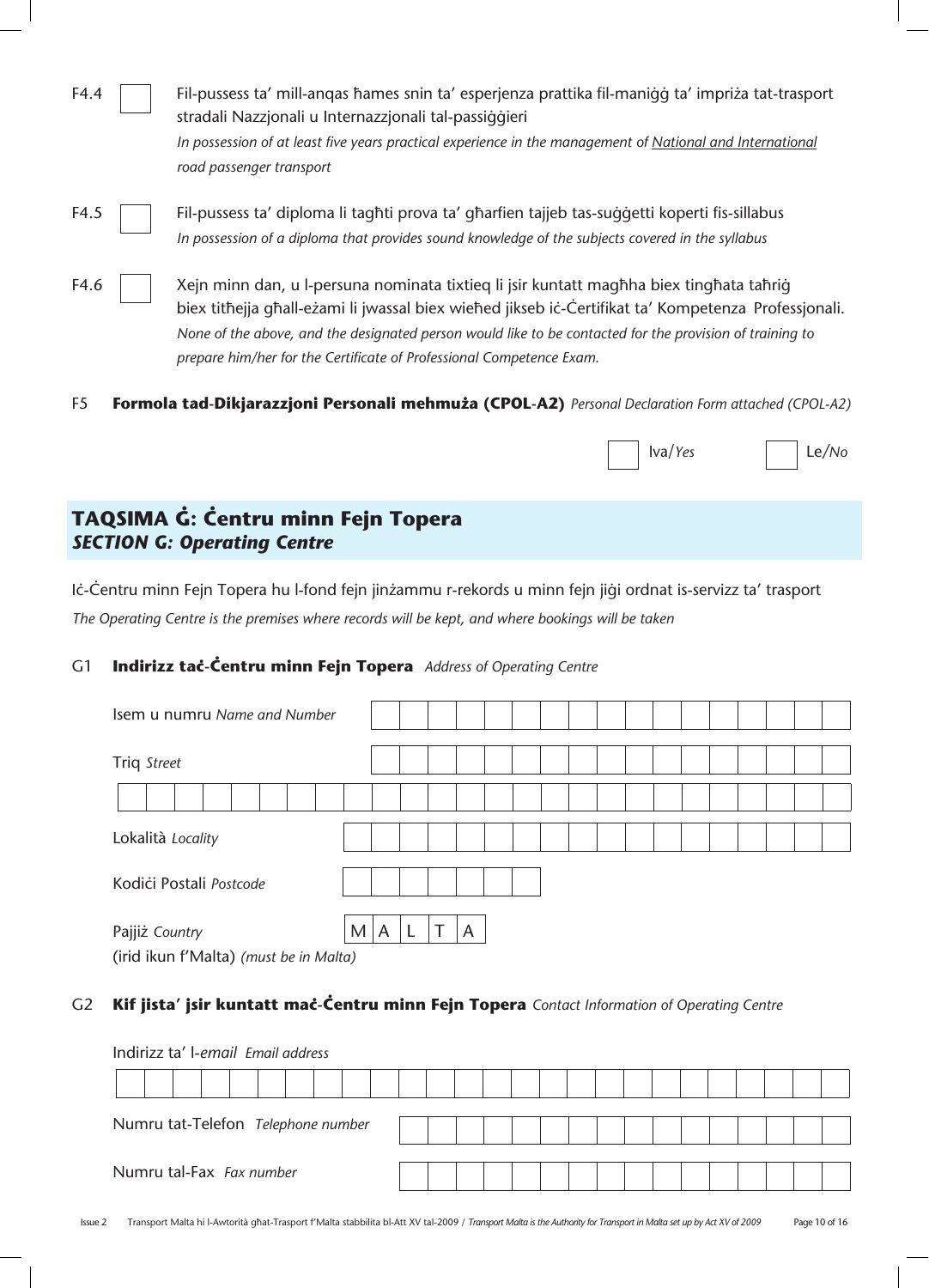# **TAQSIMA H: Dettalji tal-Garaxx jew post** *SECTION H: Garage or space Details*

Il-garaxx jew post hu l-fond f'Malta fejn il-vetturi jiġu ggaraxxjati meta ma jkunux qegħdin jintużaw jew post mhux fit-triq (off-street parking) jew post adatt li ma jkunx f'distanza ta' ħames metri minn tarf ta' xi binja sew jekk abitata sew jekk le, jew struttura ta' valur storiku jew kulturali.

The Garage or space is the premises in Malta where the vehicles will be garaged when not in use or parked off-street or parked *in an appropriate area which is not within five metres from any side of a building whether inhabited or otherwise or any other structure of historical or cultural value.*

Jekk jogħġbok agħmel kopji ta' din it-taqsima jekk se tirreġistra garaxxijiet addizzjonali. *Please make copies of this section if additional garages are to be recorded.*

#### H1 **Indirizz tal-Garaxx jew post fejn il-vettura/i jiġu pparkjati 1**

*Address of Garage or space where vehicle/s are parked 1*

| Isem u numru Name and Number           |   |   |  |   |  |  |  |  |  |  |  |
|----------------------------------------|---|---|--|---|--|--|--|--|--|--|--|
| <b>Triq Street</b>                     |   |   |  |   |  |  |  |  |  |  |  |
|                                        |   |   |  |   |  |  |  |  |  |  |  |
| Lokalità Locality                      |   |   |  |   |  |  |  |  |  |  |  |
| Kodići Postali Postcode                |   |   |  |   |  |  |  |  |  |  |  |
| Pajjiż Country                         | M | A |  | A |  |  |  |  |  |  |  |
| (irid ikun f'Malta) (must be in Malta) |   |   |  |   |  |  |  |  |  |  |  |

#### H<sub>2</sub> Indirizz tal-Garaxx jew post fejn il-vettura/i jiġu pparkjati 2

*Address of Garage or space where vehicle/s are parked 2*

| Isem u numru Name and Number           |        |  |   |  |  |  |  |  |  |  |
|----------------------------------------|--------|--|---|--|--|--|--|--|--|--|
| Triq Street                            |        |  |   |  |  |  |  |  |  |  |
|                                        |        |  |   |  |  |  |  |  |  |  |
| Lokalità Locality                      |        |  |   |  |  |  |  |  |  |  |
| Kodići Postali Postcode                |        |  |   |  |  |  |  |  |  |  |
| Pajjiż Country                         | M<br>A |  | A |  |  |  |  |  |  |  |
| (irid ikun f'Malta) (must be in Malta) |        |  |   |  |  |  |  |  |  |  |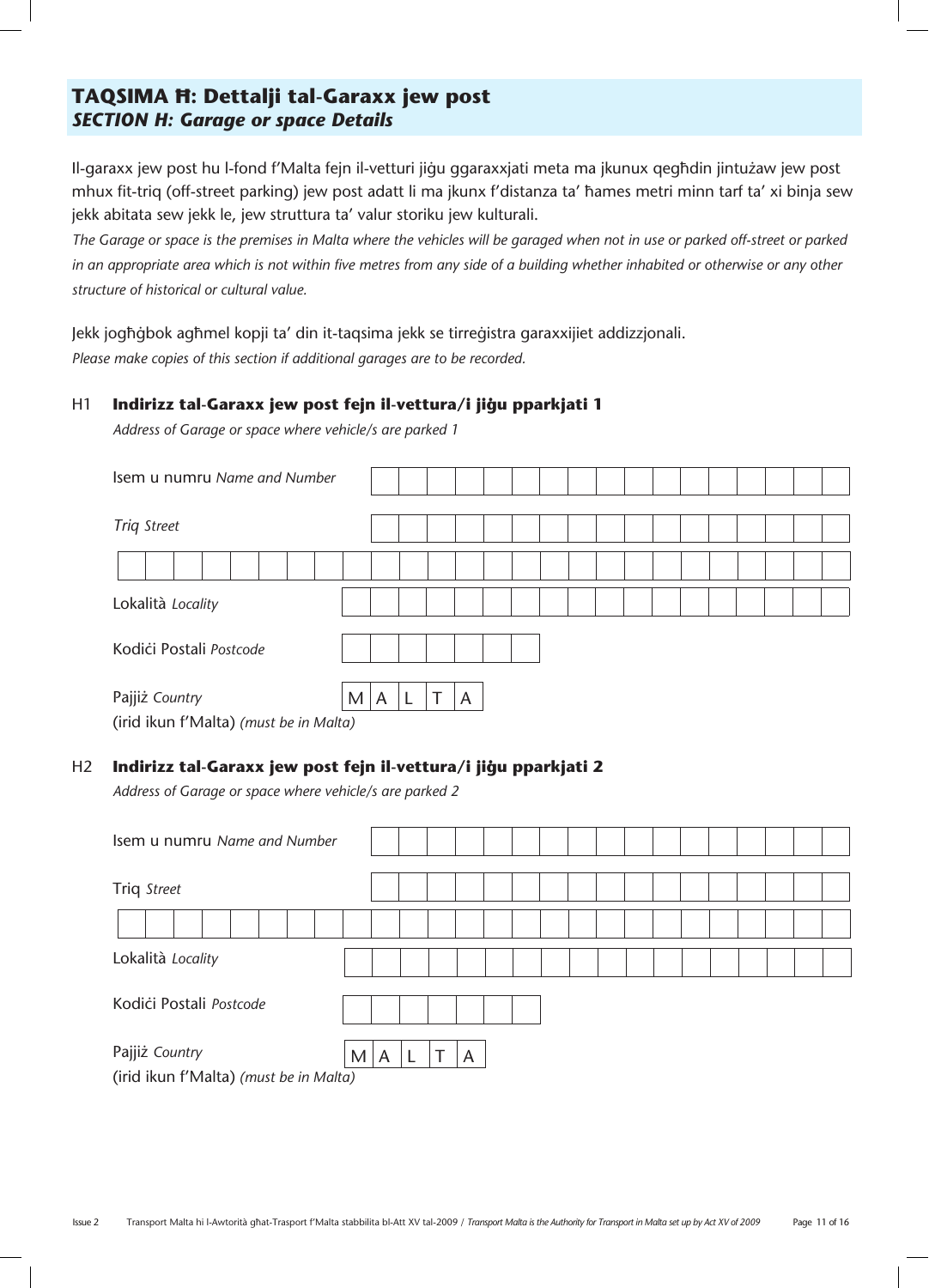### H3 **Indirizz tal-Garaxx jew post fejn il-vettura/i jiġu pparkjati 3**

*Address of Garage or space where vehicle/s are parked 3*

| Isem u numru Name and Number                             |                          |
|----------------------------------------------------------|--------------------------|
| Triq Street                                              |                          |
|                                                          |                          |
| Lokalità Locality                                        |                          |
| Kodići Postali Postcode                                  |                          |
| Pajjiż Country<br>(irid ikun f'Malta) (must be in Malta) | $\overline{A}$<br>M<br>A |

#### H4 **Indirizz tal-Garaxx jew post fejn il-vettura/i jiğu pparkjati 4**

*Address of Garage or space where vehicle/s are parked 4*

| Isem u numru Name and Number                                                                                                           |             |  |  |
|----------------------------------------------------------------------------------------------------------------------------------------|-------------|--|--|
| Triq Street                                                                                                                            |             |  |  |
|                                                                                                                                        |             |  |  |
| Lokalità Locality                                                                                                                      |             |  |  |
| Kodići Postali Postcode                                                                                                                |             |  |  |
| M<br>Pajjiż Country<br>the contract of the contract of the contract of the contract of the contract of the contract of the contract of | ᅮ<br>A<br>A |  |  |

(irid ikun f'Malta) *(must be in Malta)*

#### H5 **Indirizz tal-Garaxx jew post fejn il-vettura/i jiġu pparkjati 5**

*Address of Garage or space where vehicle/s are parked 5*

| Isem u numru Name and Number                             |   |  |   |  |  |  |  |  |  |  |  |
|----------------------------------------------------------|---|--|---|--|--|--|--|--|--|--|--|
| Triq Street                                              |   |  |   |  |  |  |  |  |  |  |  |
|                                                          |   |  |   |  |  |  |  |  |  |  |  |
| Lokalità Locality                                        |   |  |   |  |  |  |  |  |  |  |  |
| Kodići Postali Postcode                                  |   |  |   |  |  |  |  |  |  |  |  |
| Pajjiż Country<br>(irid ikun f'Malta) (must be in Malta) | A |  | A |  |  |  |  |  |  |  |  |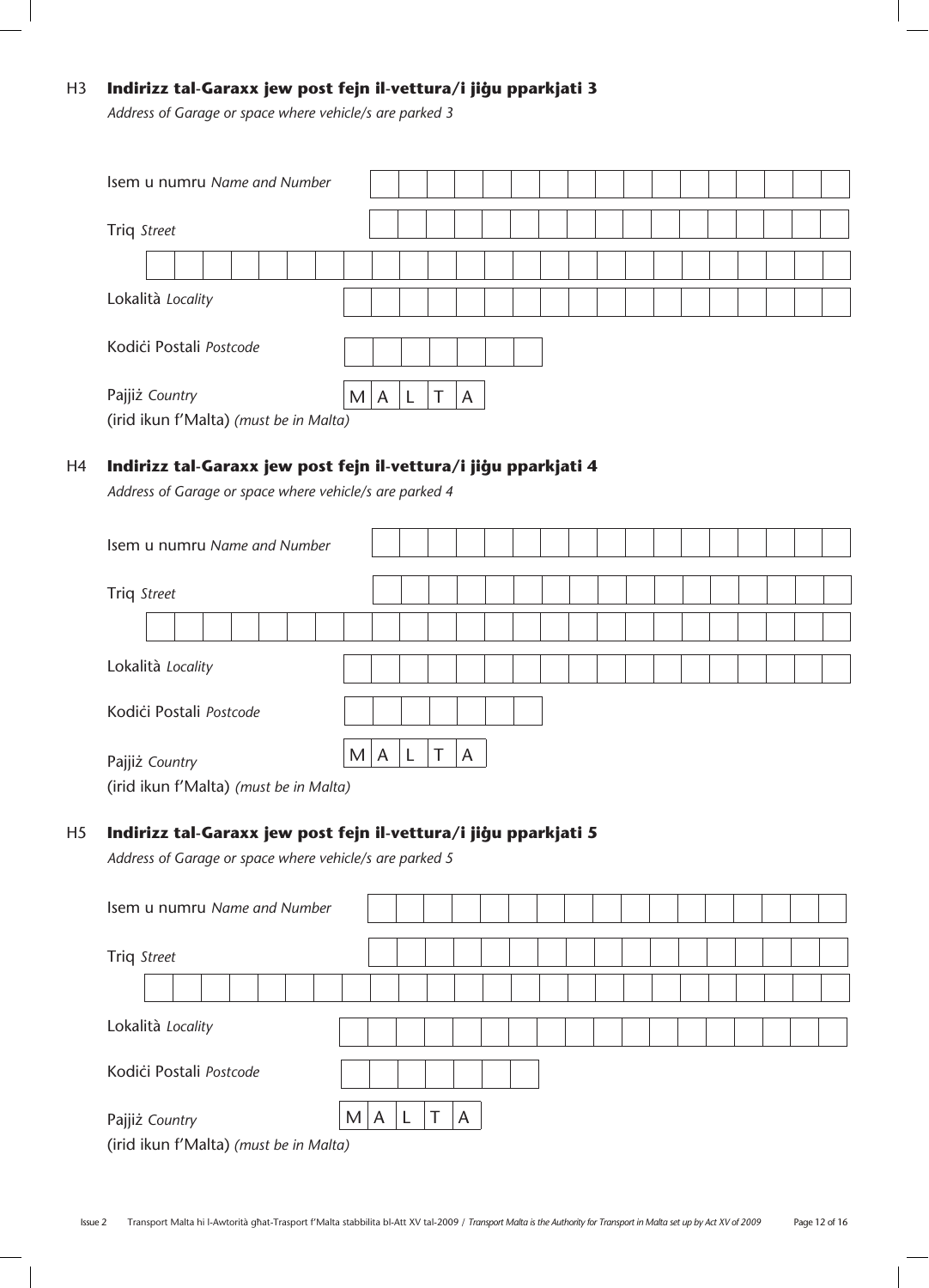# TAQSIMA I: Vetturi li se jiğu reğistrati taħt din il-Lićenzja ta' Operatur *SECTION I: Vehicles to be Registered under this Operator Licence*

Kull vettura li tidher f'din it-taqsima trid tkun reģistrata mal-Awtorità għat-Trasport f'Malta. Jekk għad m'hemmx vetturi li huma reģistrati, jekk jogħġbok ikteb XEJN f'Taqsima I1, u vetturi jkunu jistgħu jiġu miżjuda fi stadju aktar tard billi tuża l-Formola CPOL-A3. F'dan il-każ, din l-applikazzjoni tiqi processata xorta waħda. Is-sid reģistrat ta' kull vettura jrid ikun l-applikant. Jekk is-sid reģistrat mhuwiex l-applikant, allura l-Formola dwar l-Assenjament tal-Vetturi (CPOL-Z3) tkun meħtieġa għal kull vettura li tkun se tiġi assenjata lill-Operatur mis-sid reqistrat tal-vettura.

*Each vehicle included in this section must be registered with the Authority for Transport in Malta. If no vehicles are registered yet, please write NIL in Section I1, and vehicles may be added at a later stage by using Form CPOL-A3. In such cases, this application will still be processed. The registered owner of each vehicle must be the Applicant. If the registered owner is not the Applicant, then a separate Vehicle Assignment Form (CPOL-Z3) is required for every vehicle to be assigned to the Operator by the registered owner of the vehicle.* 

#### I1 **Numru ta' vetturi li se jiğu reğistrati taht din il-Lićenzja ta' Operatur**

*Number of Vehicles to be Registered under this Operator Licence*

Jekk jogħġbok niżżel XEJN jekk l-ebda vetturi m'huma reġistrati mal-Awtorità għat-Trasport f'Malta *Please insert NIL if no vehicles are currently registered with the Authority for Transport in Malta*

#### I2 **Dettalji tal-Vettura (jekk joghgbok indika jekk il-vettura hix registrata lil terzi).**

*Vehicle Details (please indicate if vehicle is registered to a third party).*

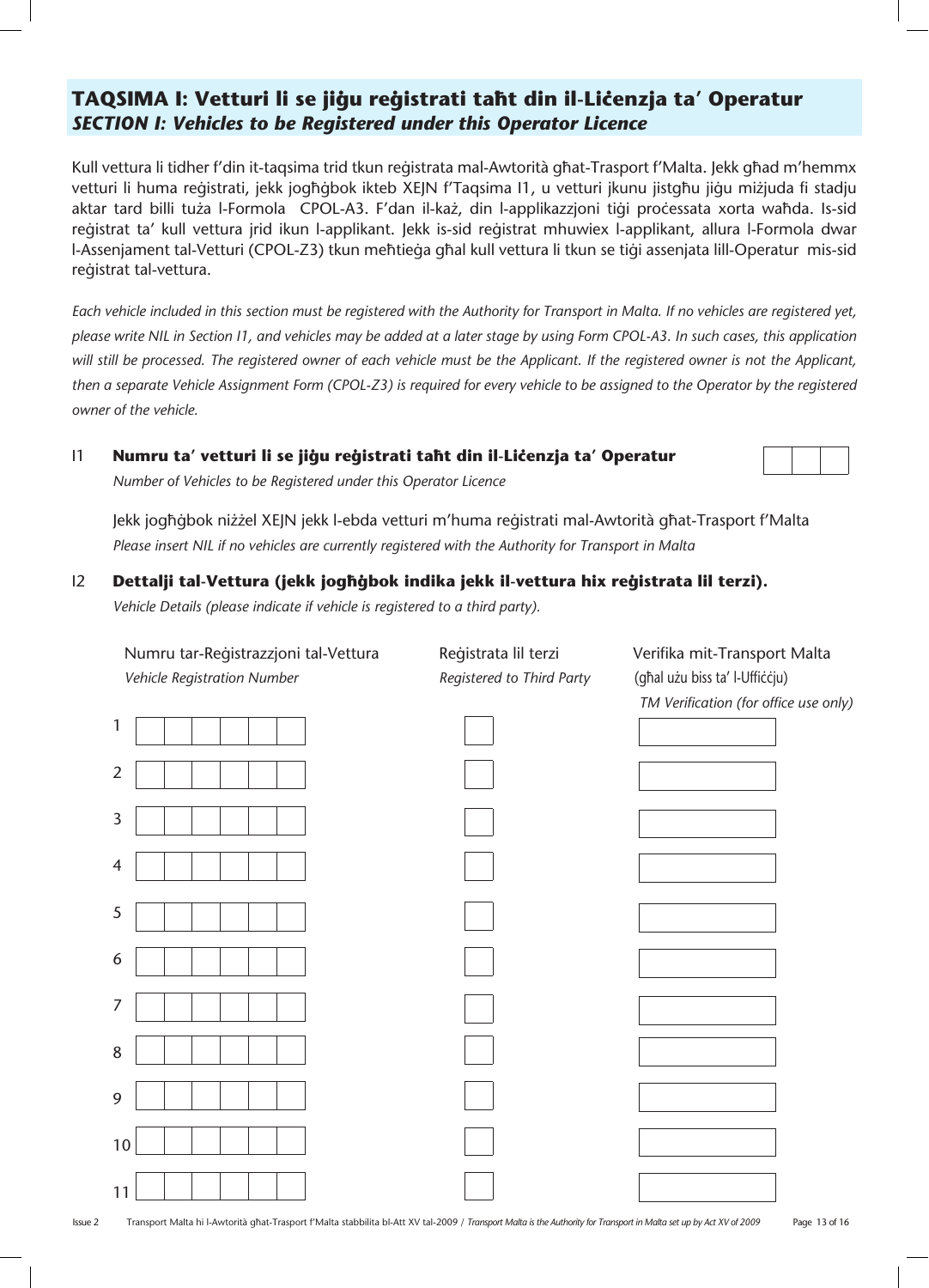# **TAQSIMA J: Pożizzjoni Finanzjarja** *SECTION J: Financial Standing*

Din it-taqsima qhandha timtela mill-applikanti kollha. *This section is required by all applicants.* 

J1 **Tikkonferma li inti jew l-impriΩa g˙andek b˙alissa biΩΩejjed riΩorsi disponibbli biex**  tiżgura t-tnedija u/jew l-amministrazzjoni adatta ta' din l-impriża?

*Do you confirm that you or the undertaking currently has sufficient available resources to ensure the proper launching and/or administration of this undertaking?*



### J2 **G˙andek biΩΩejjed kapital u riservi ta' mill-anqas** €**9,000 g˙all-ewwel vettura, u** €**5,000**  ohra ghal kull vettura addizzjonali li se jiğu reğistrati taht din il-Lićenzja ta' Operatur?

*Do you have sufficient capital and reserves of at least €9,000 for the first vehicle, and another €5,000 for every additional vehicle that is to be registered under this Operator Licence?*

|  | $\Box$ Iva/Yes | $\Box$ Le/No |
|--|----------------|--------------|
|  |                |              |

#### **J3 Jekk jogħġbok agħżel kif adatt** *Please select as appropriate*

J3.1 **Jien qed nehmez id-Dikjarazzjoni CPOL-Z1/2** ittimbrata u ffirmata kif xieraq minn *Accountant* Pubbliku Certifikat.

 *I am attaching a Declaration CPOL-Z1/2 duly stamped and signed by a Certified Public Accountant.*

J3.2 Jien qed nehmez garanzija bankarja valida għal ħames snin, u nifhem li din il-garanzija tibqa' valida tul il-perjodu li ddum fis-seħħ il-Liċenzja ta' Operatur.

> *I am attaching a bank guarantee valid for five years, with the understanding that this guarantee will remain valid throughout the validity of the Operator Licence.*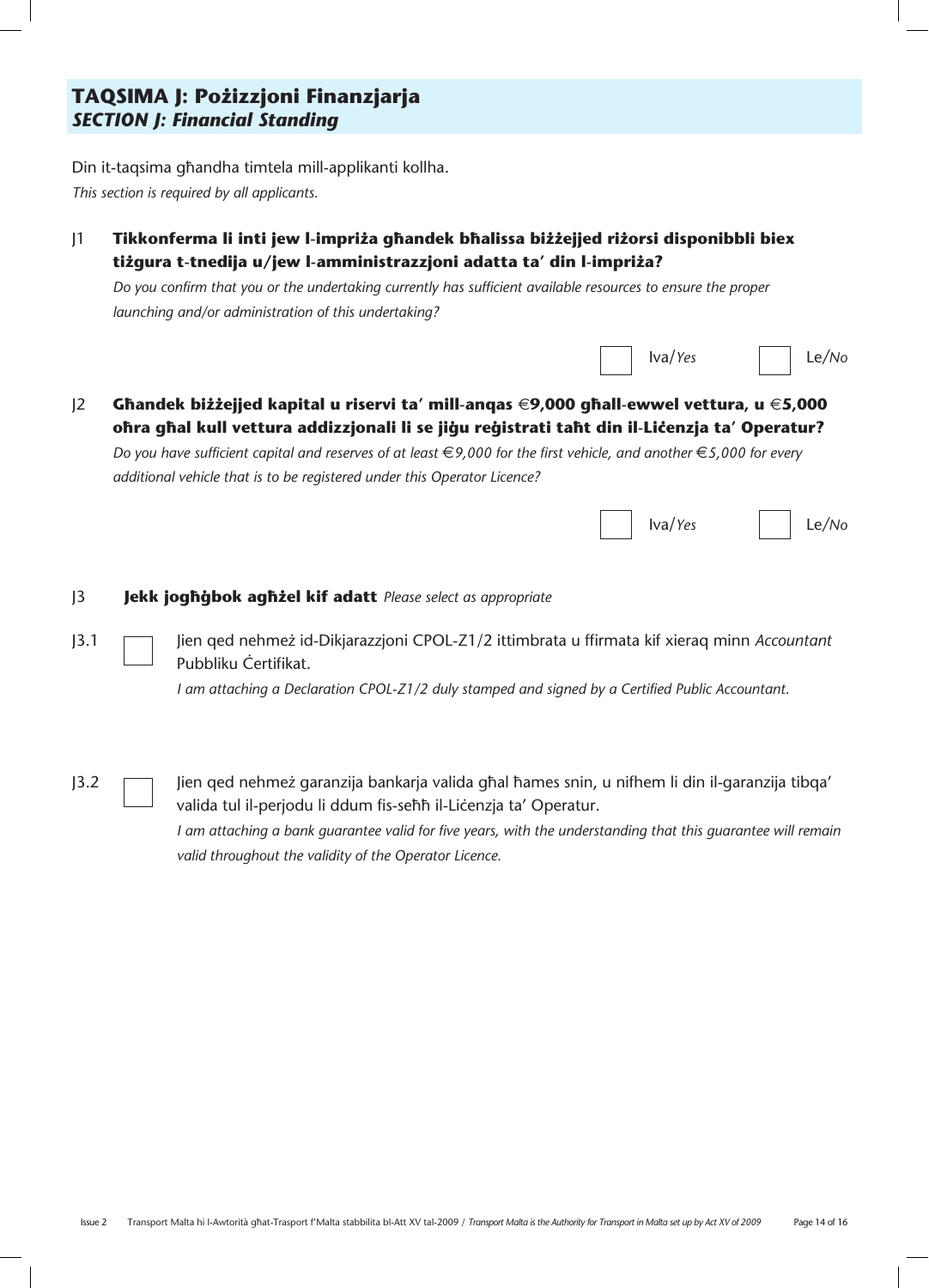# **TAQSIMA K: Dikjarazzjoni**  *SECTION K: Declaration*

Jien hawn niddikjara li l-istqarrijiet magħmula u l-informazzjoni mogħtija f'din l-applikazzjoni huma korretti u veri. Jien nifhem li l-lićenzja tista' tiqi revokata u tista' tittieħed azzjoni kontrija jekk xi dettalji huma foloz jew jiżgwidaw.

*I* hereby declare that the statements made and information given in this application are correct and true. I understand that *the Licence may be revoked and criminal action may be taken against me if any of the details are false or misleading.*

Jien hawn niddikjara l-intenzjoni tiegħi li napplika għal Liċenzja ta' Operatur għall-Ġarr ta' Passiġġieri, u naghraf sewwa l-obbligi u r-rekwiżiti legali tal-Lićenzja ta' Operatur ghall-Ġarr ta' Passiġġieri.

*I hereby declare my intention to apply for a Carriage of Passengers Operator Licence, and I am fully aware of the legal obligations and requirements of the Carriage of Passenger Operator Licence.*

| Firma tal-Applikant Signature of Applicant |                                                                          |                                                            |                                                            |                                                            |  |  |  |  |  |  |  |  |  |  |  |  |  |  |  |
|--------------------------------------------|--------------------------------------------------------------------------|------------------------------------------------------------|------------------------------------------------------------|------------------------------------------------------------|--|--|--|--|--|--|--|--|--|--|--|--|--|--|--|
|                                            | Isem Name                                                                |                                                            |                                                            |                                                            |  |  |  |  |  |  |  |  |  |  |  |  |  |  |  |
| Rwol Role                                  |                                                                          |                                                            | Rappreżentant Awtorizzat (1) Authorised Representative (1) |                                                            |  |  |  |  |  |  |  |  |  |  |  |  |  |  |  |
|                                            |                                                                          | Rappreżentant Awtorizzat (2) Authorised Representative (2) |                                                            |                                                            |  |  |  |  |  |  |  |  |  |  |  |  |  |  |  |
|                                            | Applikant Individwu / Negozjant Waħdu Individual Applicant / Sole-Trader |                                                            |                                                            |                                                            |  |  |  |  |  |  |  |  |  |  |  |  |  |  |  |
|                                            | Firma tal-Applikant Signature of Applicant                               |                                                            |                                                            |                                                            |  |  |  |  |  |  |  |  |  |  |  |  |  |  |  |
|                                            | Isem Name                                                                |                                                            |                                                            |                                                            |  |  |  |  |  |  |  |  |  |  |  |  |  |  |  |
| Rwol Role                                  |                                                                          |                                                            |                                                            | Rappreżentant Awtorizzat (2) Authorised Representative (2) |  |  |  |  |  |  |  |  |  |  |  |  |  |  |  |
| Data Date                                  |                                                                          |                                                            |                                                            |                                                            |  |  |  |  |  |  |  |  |  |  |  |  |  |  |  |
|                                            | Dritt (€) li qed jitħallas<br>Enclosed Fee $(\in)$                       |                                                            |                                                            |                                                            |  |  |  |  |  |  |  |  |  |  |  |  |  |  |  |